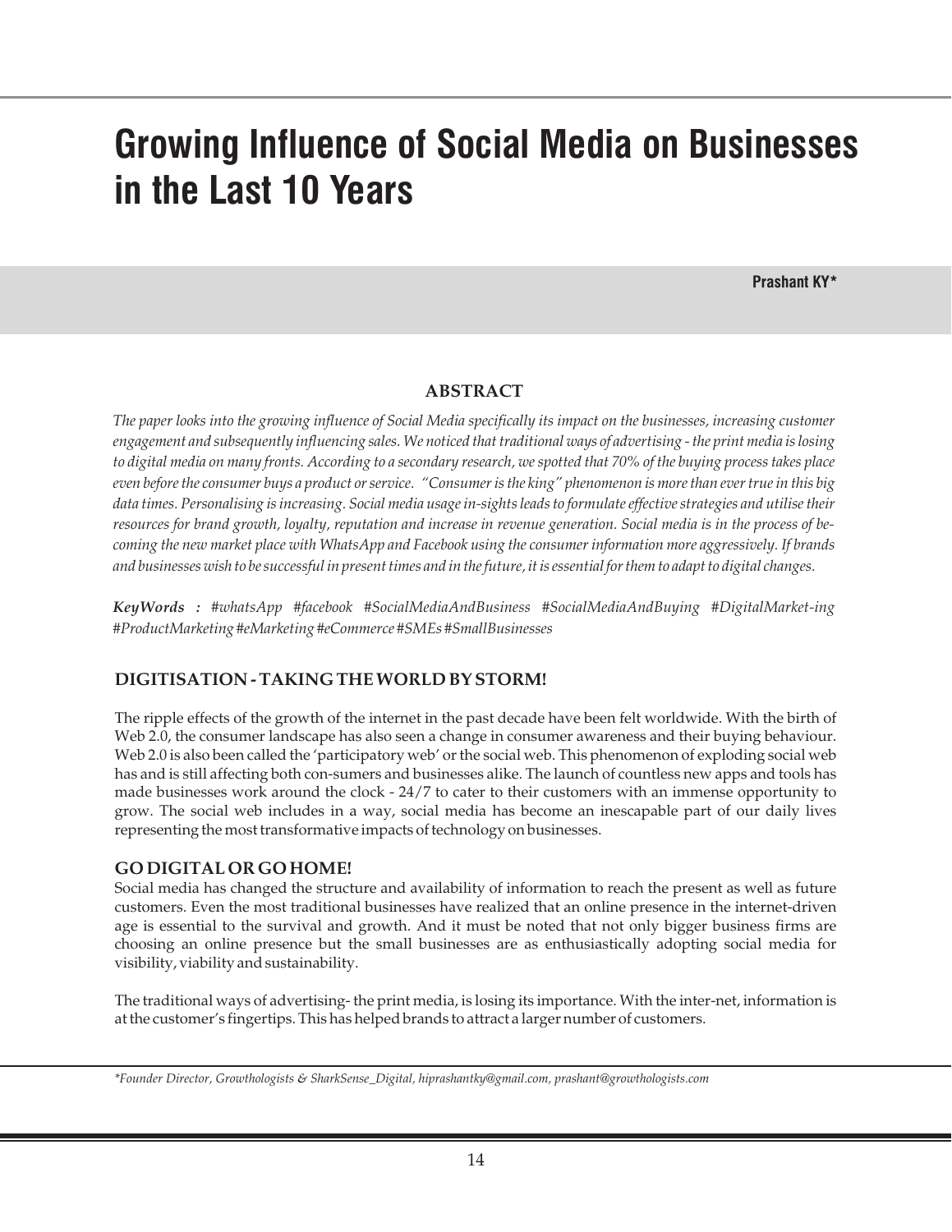The transformed business landscape can be attributed to social media. Digital marketing in particular has provided incredible benefits to businesses all over the world. Globalisation and digitisation have diluted territorial boundaries presenting a wider pool of customers to business organisations all over the world. The present-day customer has a plethora of options not only in terms of brands and products but also in different online platforms where people buy things. What makes a brand stand out is how they present themselves and its products to the current and prospective customer.

#### **Information is available anywhere, anytime - More power to the consumer**

The biggest factor for any business to be successful is its clarity on the target audience. A brand must have a clear understanding of where they want their products/services to be visible, reached, known and ultimately, bought. Understanding the potential customer is the basic element of marketing. One of the major benefits that the 'participatory web' provides to business firms is the ability to funnel their target audience.

It must be noted that the advent of social media and digital marketing has been a boon for consumers. Information is everywhere and the more aware generation of consumers can re-search the products within seconds. This transformation of consumer awareness and transparency through the internet has proven to be quite a challenge for businesses.

How so? According to a research, 70% of the buying process takes place even before the consumer ends up in a store to buy the product. Thus brands have to be more transparent about the information they put out in the market and how their brand needs to be perceived. It is here that brands need to step up and engage the consumer, keep the conversation going, create relationships and brand loyalty. It must be understood that information availability helps customers know brands, and vice-versa. It is a two-way street. And both parties are be-nefited highly in this technology-driven scenario.

### **Big Data: Paving Way for Personalisation**

The evolved consumer is running the markets. Information sharing is an integral part of the present-day buyer community. Within minutes to a span of a few hours a brand/business could reach the pinnacle of popularity or become disreputable. As digitisation in the market is high-speed, businesses have to become customeroriented through personalisation. A short attention span of customers has called for real-time personalisation through big data, both structured and unstructured. Businesses need to act on available data to gain an advantage as well as relevance.

### **Social Media and Brand Value creation**

Facebook, Instagram and Twitter are at the core of business activities and provide a world of sharing to people. Businesses find it imperative to be present on social media. User-generated content is the only way forward. While there is an overload of available content, businesses are driven to apply big data techniques to create customer relationships. For many, strategies have become more focused on social media incorporation. A wide range of user-oriented content, promotional activities and customer engagement has become one of the major goals of business firms as they face stiff competition.

Social media insights and various performance measure applications are a guiding light to activities on digital platforms. Customer engagement is tracked through likes, comments and shares on Facebook. Detailed demographic attributes are also available on Facebook analytics. Thus helping them to formulate effective strategies and utilise their resources for brand growth, loyalty, reputation and increase in revenue generation.

### **The Age of Influencer Marketing**

Marketing through digital media is more than just advertising through creatives and ads on social media handles. Brands are coherently taking up influencer marketing. In this day and age, consumers want content that is attractive yet relatable. A few years ago, brands only concentrated on celebrities for advertisements and TVCs. Instagram and YouTube have pro-vided regular people to gain influence over a large number of people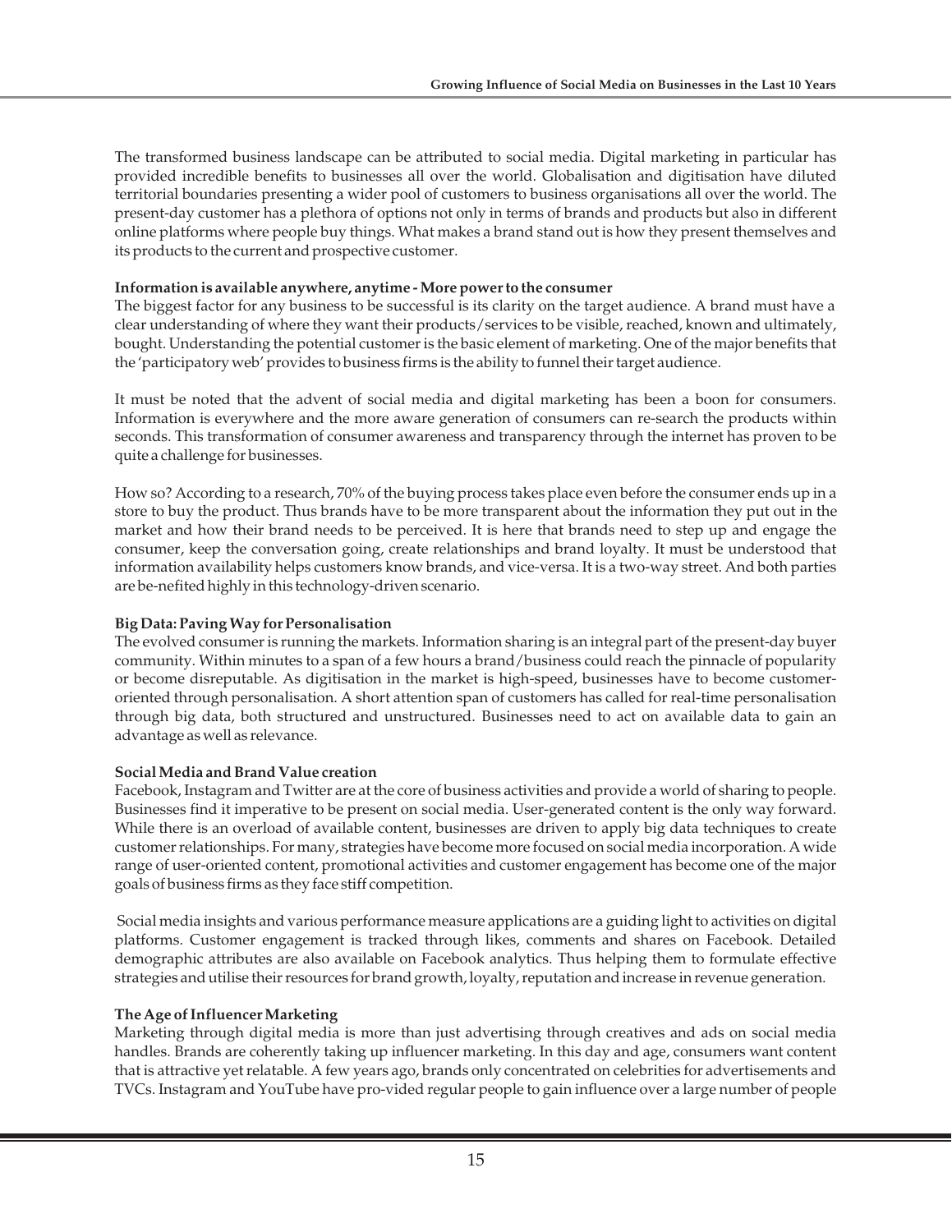worldwide. These in-fluencers have the power to influence consumers by simply endorsing a product. People look up to these social media influencers for honest product opinions and they hold weightage. However, don't be mistaken that only big influencers hold this power. Micro-influencers with less than 100k followers on Instagram drive higher engagement rates. Businesses that have been early adopters of the digital marketing wave have gained a major advantage. Every business is required to think out of traditional ways to survive in an ever-growing and chang-ing marketplace.

#### **Social Network is the new marketplace**

Social behaviour continues to evolve over years with the growing importance of social net-working in the daily lives of people all over the world. Social networking has transformed the way people take the internet to be. From a place of social interaction, it has converted into the biggest market-place for businesses big and small. Facebook is not only a community, it is a market community. People have converted this social web into stores. These new virtual marketplaces put people and their pain points and desires at their center. And even though we have come far from traditional market and marketing practices, it can be said it's only the be-ginning of a new era of amalgamation of business, information technology and the changing psychology of the future generations of consumers.

## **CONCLUSION**

In essence, if brands and businesses wish to be successful in present times and in the future, it is essential for them to adapt to digital changes. The way consumers and businesses interact now is changed forever. Customer relationships have become a dominant part of how businesses operate. The customer holds power and customer satisfaction is paramount. Influencers have become the celebrities of the new social-digital age. However, one must understand that digital marketing and social media can both be a blessing and a disadvantage. The "Par-ticipatory Web" provides huge flows of information, expression and voice to the consumers. They make or break a business. Keeping in mind all the precautions, businesses need to get on this rollercoaster to benefit and make themselves grow and prosper.

In conclusion, digital marketing has transformed marketplaces into consumer-oriented place. Earlier the consumers had to choose only what they were offered. Now, businesses are major-ly driven by what consumers want. Instant communication, personalization and convenience through E-commerce has revolutionized the shopping experience. Communication has become more direct and transparent between buyers and sellers. Personal messages, emails and special discounts have helped connect businesses to their customers. Digital marketing is helping through targeted and segmented marketing helping businesses to put their unique characteristics forward for the potential customer.

Digital marketing has been an evolution of the worldwide community of both buyers and sel-lers.

## **BIBLIOGRAPHY**

- *Dholakia, R. and Kshetri, N., 2004. Factors Impacting the Adoption of the Internet among SMEs. Small Business Economics*
- *Alan Charlesworth, 2014. Digital Marketing-A Practical approach.*
- *Henry S. Cole, Tom De Nardin & Kenneth E. Clow. Small Service Businesses: Advertising Attitudes and The Use of Digital and Social Media Marketing*
- *JimitMukesh Shah, Impact of Digital Marketing in Business and Politics, International Journal of Scientific and Engineering Research • December 2018*
- *Peter C.Verhoef,Tammo H.A.Bijmolt. Marketing perspectives on digital business models: A framework and overview of the special issue*
- *Yusuf Kamal, Techno Institute of Management Sciences. Study of trend in digital market-ing and evolution of digital marketing strategies*